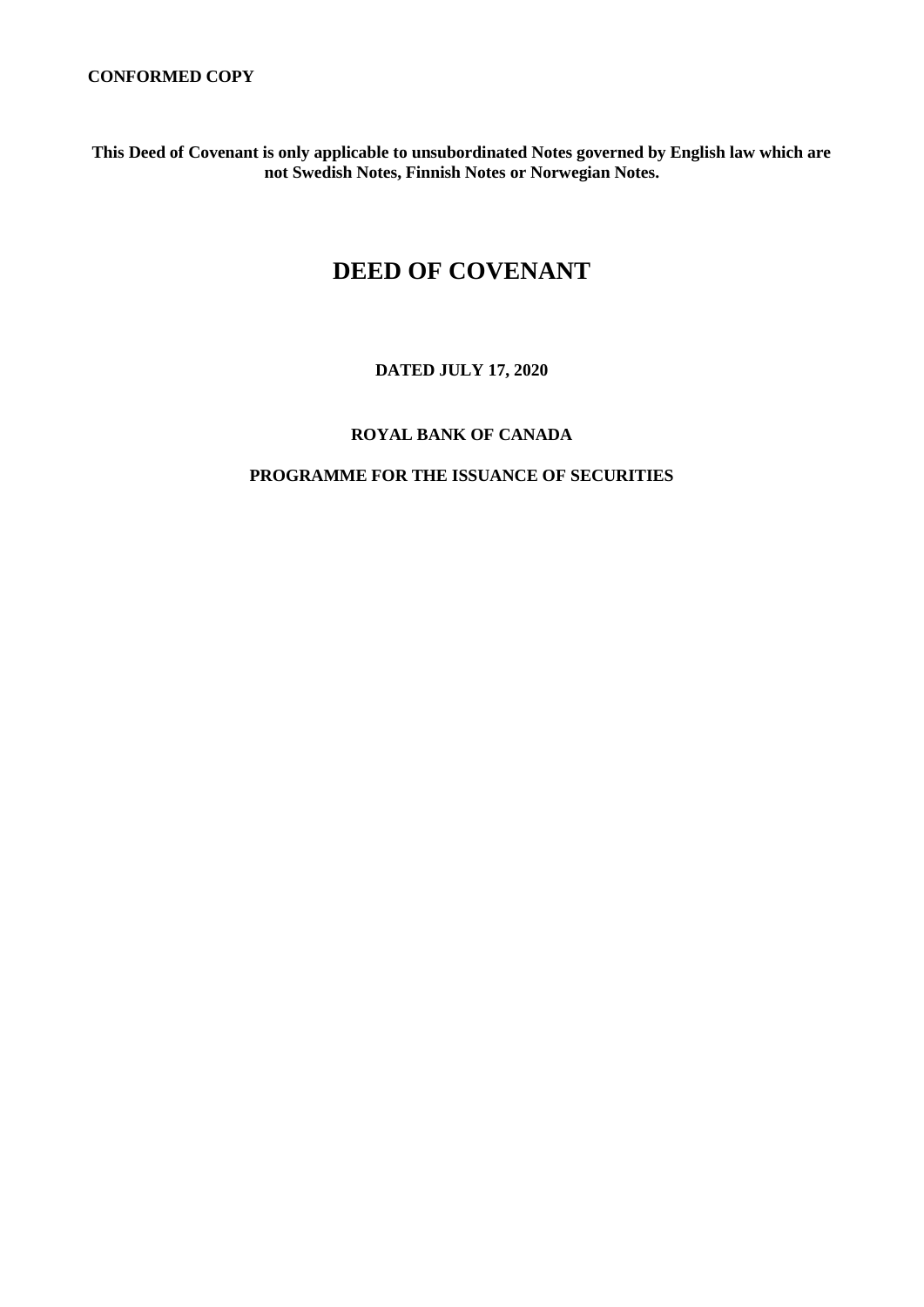**THIS DEED OF COVENANT** is made on July 17, 2020 by **ROYAL BANK OF CANADA** (the **Issuer**) in favour of the account holders or participants specified below of Clearstream Banking SA (**Clearstream, Luxembourg**), Euroclear Bank SA/NV (**Euroclear**) and/or any other additional clearing system or systems as is specified in Part B of the Final Terms or Pricing Supplement relating to any Note (as defined below) (each a **Clearing System**).

#### **WHEREAS**:

- (A) The Issuer has entered into an Amended and Restated Dealership Agreement dated July 17, 2020 with the Dealer named in it and may enter into one or more other dealership agreements, in each case in relation to its Programme for the Issuance of Securities (the **Programme**) and under which, as may be amended and restated from time to time, the Issuer proposes from time to time to issue Notes (the **Notes**).
- (B) The Issuer has also entered into an Amended and Restated Issue and Paying Agency Agreement (the **Agency Agreement**, which expression includes the same as it may be amended, supplemented, novated or restated from time to time) dated July 17, 2020 between, *inter alios*, the Issuer and The Bank of New York Mellon, London Branch in relation to the Programme.
- (C) This Deed is intended to replace the Deed of Covenant (the **Previous Deed of Covenant**) dated June 26, 2019 executed by the Issuer in respect of non-dematerialised notes issued under the Programme.
- (D) Certain of the Notes will initially be represented by, and comprised in, Global Notes or Global Registered Notes (each as defined in the Agency Agreement and each a **DoC Global Note**), in each case representing a certain number of underlying Notes (the **Underlying Notes**).
- (E) Each DoC Global Note may, on issue, be deposited with a depositary for one or more Clearing Systems (together, the **Relevant Clearing System**) and, in the case of a Global Registered Note, registered in the name of a nominee for one or more Relevant Clearing Systems. Upon any such registration and deposit of a DoC Global Note the Underlying Notes represented by the DoC Global Note will be credited to a securities account or securities accounts with the Relevant Clearing System. Any account holder with the Relevant Clearing System which has Underlying Notes credited to its securities account from time to time (other than any Relevant Clearing System which is an account holder of any other Relevant Clearing System) (each a **Relevant Account Holder**) will, subject to and in accordance with the terms and conditions and operating procedures or management regulations of the Relevant Clearing System, be entitled to transfer the Underlying Notes and (subject to and upon payment being made by the Issuer in accordance with the terms of the relevant DoC Global Note) will be entitled to receive payments from the Relevant Clearing System calculated by reference to the Underlying Notes credited to its securities account.
- (F) In certain circumstances specified in each DoC Global Note, the bearer of the Global Note, and the registered holder of the Global Registered Note, will have no further rights under the DoC Global Note (but without prejudice to the rights which any person may have pursuant to this Deed of Covenant). The time at which this occurs is referred to as the **Relevant Time**. In those circumstances, each Relevant Account Holder will, subject to and in accordance with the terms of this Deed, acquire against the Issuer all those rights which the Relevant Account Holder would have had if, prior to the Relevant Time, duly executed and authenticated Notes in definitive form had been issued and, in the case of Registered Notes, registered in respect of its Underlying Notes and the Notes in definitive form were held and beneficially owned by the Relevant Account Holder.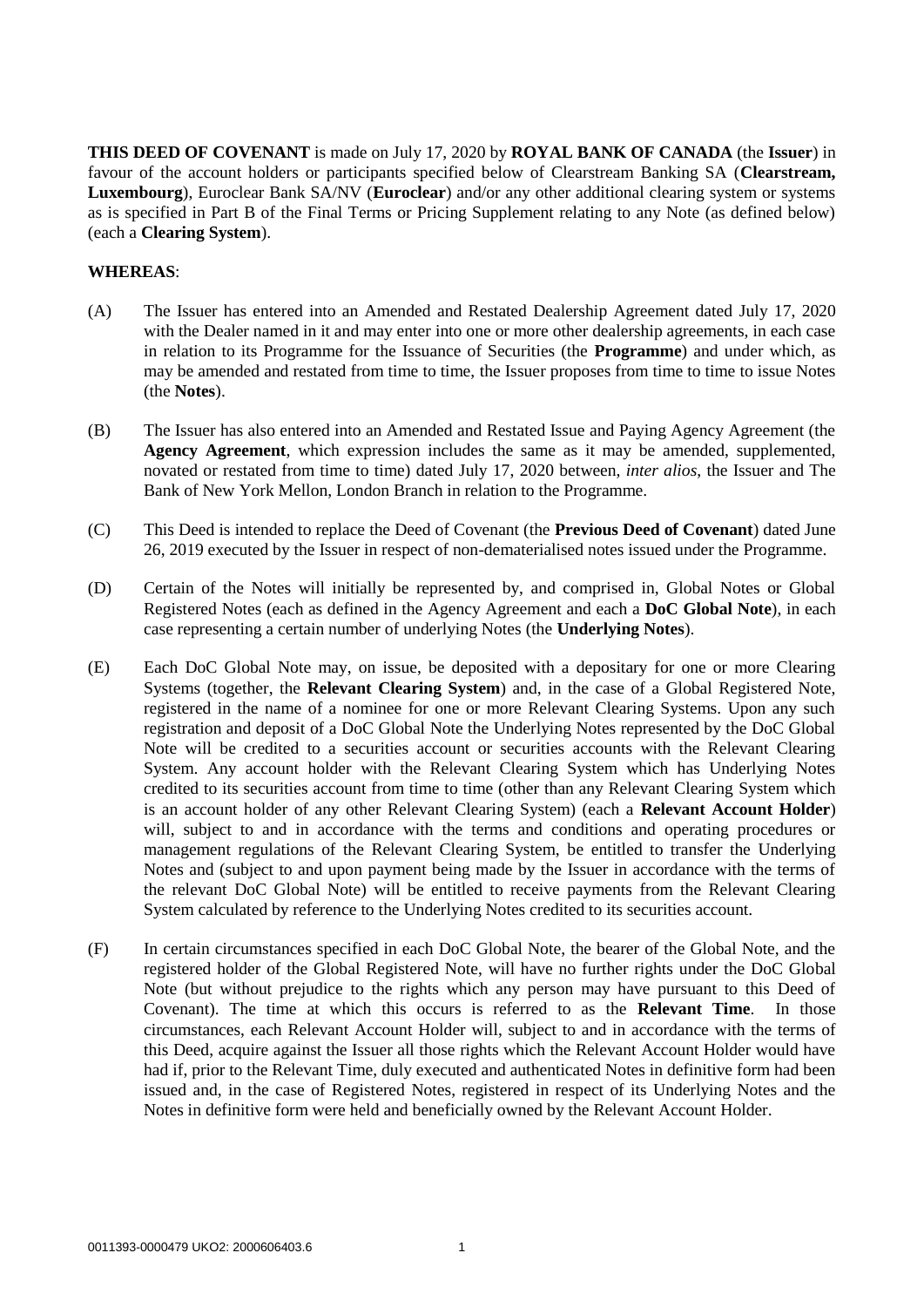#### **NOW THIS DEED WITNESSES** as follows:

- 1. This Deed shall apply to all Notes issued on or after July 17, 2020 and all references herein to a Note, a Registered Note, a Global Note, a DoC Global Note, a Global Registered Note or an Underlying Note shall be construed accordingly. Non-dematerialised notes issued under the Programme prior to July 17, 2020 shall continue to have the benefit of the Previous Deed of Covenant or, if applicable, any previous deed of covenant entered into prior thereto.
	- 2. (a) If at any time the bearer of the Global Note and the registered holder of the Global Registered Note ceases to have rights under it in accordance with its terms, the Issuer covenants with each Relevant Account Holder (other than any Relevant Clearing System which is an account holder of any other Relevant Clearing System) that each Relevant Account Holder shall automatically acquire at the Relevant Time, without the need for any further action on behalf of any person, against the Issuer all those rights (the **Direct Rights**) which the Relevant Account Holder would have had if at the Relevant Time it held and beneficially owned executed and authenticated Notes in definitive form in respect of each Underlying Note (a **Relevant Underlying Note**) represented by the DoC Global Note which the Relevant Account Holder has credited to its securities account with the Relevant Clearing System at the Relevant Time.
		- (b) The Issuer's obligation under this clause 2 shall be a separate and independent obligation by reference to each Relevant Underlying Note and the Issuer agrees that a Relevant Account Holder may assign its rights under this Deed in whole or in part.
		- (c) With respect to a Relevant Underlying Note (a **Bail-inable Underlying Note**) for which the Final Terms or Pricing Supplement relating to such Relevant Underlying Note identifies the Notes as Bail-inable Securities and the Relevant Account Holder's Direct Rights in respect of such Relevant Underlying Note, for greater certainty and without limiting the generality of sub-clause 2(b) above:
			- (i) pursuant to the Condition entitled "Status of the Notes Notes which are Bailinable Securities", such Relevant Account Holder's entitlement to receive payment of the amount otherwise due in respect of such Bail-inable Underlying Note and of all other sums otherwise referable to such Direct Rights is subject to any order under the Canada Deposit Insurance Corporation Act (Canada) (the **CDIC Act**) and any amount due in respect of such Bail-inable Underlying Note and all other sums referable to such Direct Rights may be subject to a Bail-in Conversion (as defined below) prior to payment; and
			- (ii) such Relevant Account Holder:
				- (x) pursuant to the Condition entitled "Status of the Notes Notes which are Bail-inable Securities" and the second sentence of the fourth paragraph of the Condition entitled "Law and Jurisdiction" agrees to be bound in respect of such Relevant Underlying Note and such Direct Rights by the CDIC Act, including the conversion of such Relevant Underlying Note into common shares of the Issuer or any of its affiliates under subsection 39.2(2.3) of the CDIC Act and the variation or extinguishment of such Relevant Underlying Note and such Direct Rights in consequence, and by the application of the laws of the Province of Ontario and the federal laws of Canada applicable therein in respect of the operation of the CDIC Act with respect to such Relevant Underlying Note (a **Bail-in Conversion**);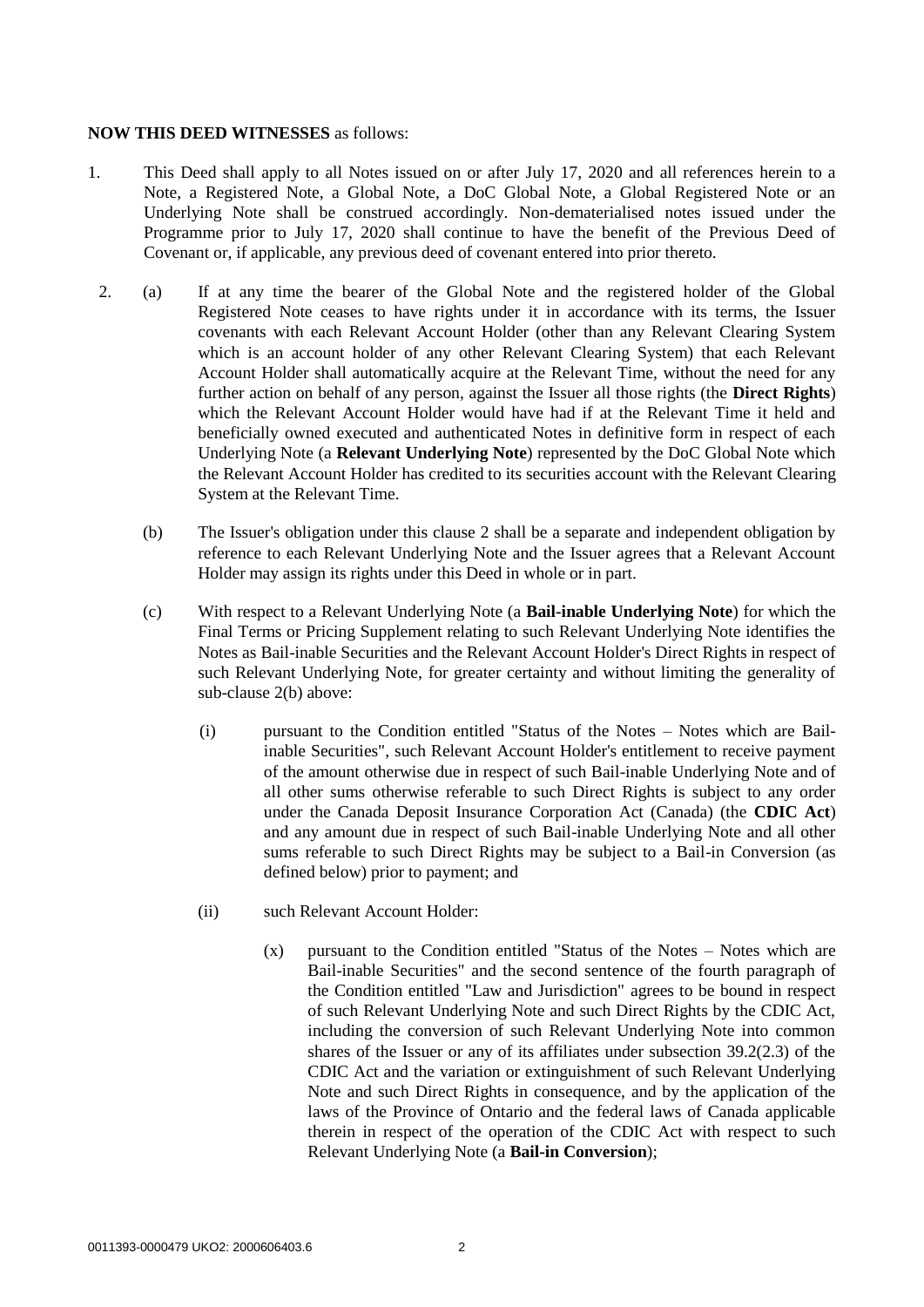- (y) pursuant to the Condition entitled "Status of the Notes Notes which are Bail-inable Securities" and the second sentence of the fourth paragraph of the Condition entitled "Law and Jurisdiction" attorns to the jurisdiction of courts in the Province of Ontario in Canada with respect to the CDIC Act and those laws; and
- (z) pursuant to the Condition entitled "Status of the Notes Notes which are Bail-inable Securities" acknowledges and agrees that the terms referred to in paragraphs (i),  $(ii)(x)$  and  $(ii)(y)$  above are binding on such Relevant Account Holder despite any other provisions of the Bail-inable Underlying Note and Direct Rights in respect thereof, any other law that governs such Bail-inable Underlying Note and any other agreement, arrangement or understanding between such Relevant Account Holder and the Issuer with respect to such Bail-inable Underlying Note and Direct Rights in respect thereof; and
- (iii) pursuant to the Condition entitled "Waiver of set-off and netting rights", such Relevant Underlying Note and such Direct Rights are not subject to any rights of set-off or netting.
- 3. The records of the Relevant Clearing System shall be conclusive evidence of the identity of the Relevant Account Holders and the number of Underlying Notes credited to the securities account of each Relevant Account Holder. For these purposes a statement issued by the Relevant Clearing System stating:
	- (a) the name of the Relevant Account Holder to which the statement is issued; and
	- (b) the aggregate nominal amount of Underlying Notes credited to the securities account of the Relevant Account Holder as at the opening of business on the first day following the Relevant Time on which the Relevant Clearing System is open for business,

shall, in the absence of manifest error, be conclusive evidence of the records of the Relevant Clearing System at the Relevant Time.

- 4. In the event of a dispute, the determination of the Relevant Time by the Relevant Clearing System shall (in the absence of manifest or proven error) be final and conclusive for all purposes in connection with the Relevant Account Holders with securities accounts with the Relevant Clearing System.
- 5. The Issuer undertakes in favour of each Relevant Account Holder that, in relation to any payment to be made by it under this Deed, it will comply with the provisions of the Condition entitled "Taxation" to the extent that they apply to any payments in respect of Underlying Notes as if those provisions had been set out in full in this Deed.
- 6. The Issuer will pay any stamp and other duties and taxes, including interest and penalties, payable on or in connection with the execution of this Deed and any action taken by any Relevant Account Holder to enforce the provisions of this Deed.
- 7. The Issuer represents, warrants and undertakes with each Relevant Account Holder that it has all corporate power, and has taken all necessary corporate or other steps, to enable it to execute, deliver and perform this Deed, and that this Deed constitutes a legal, valid and binding obligation of the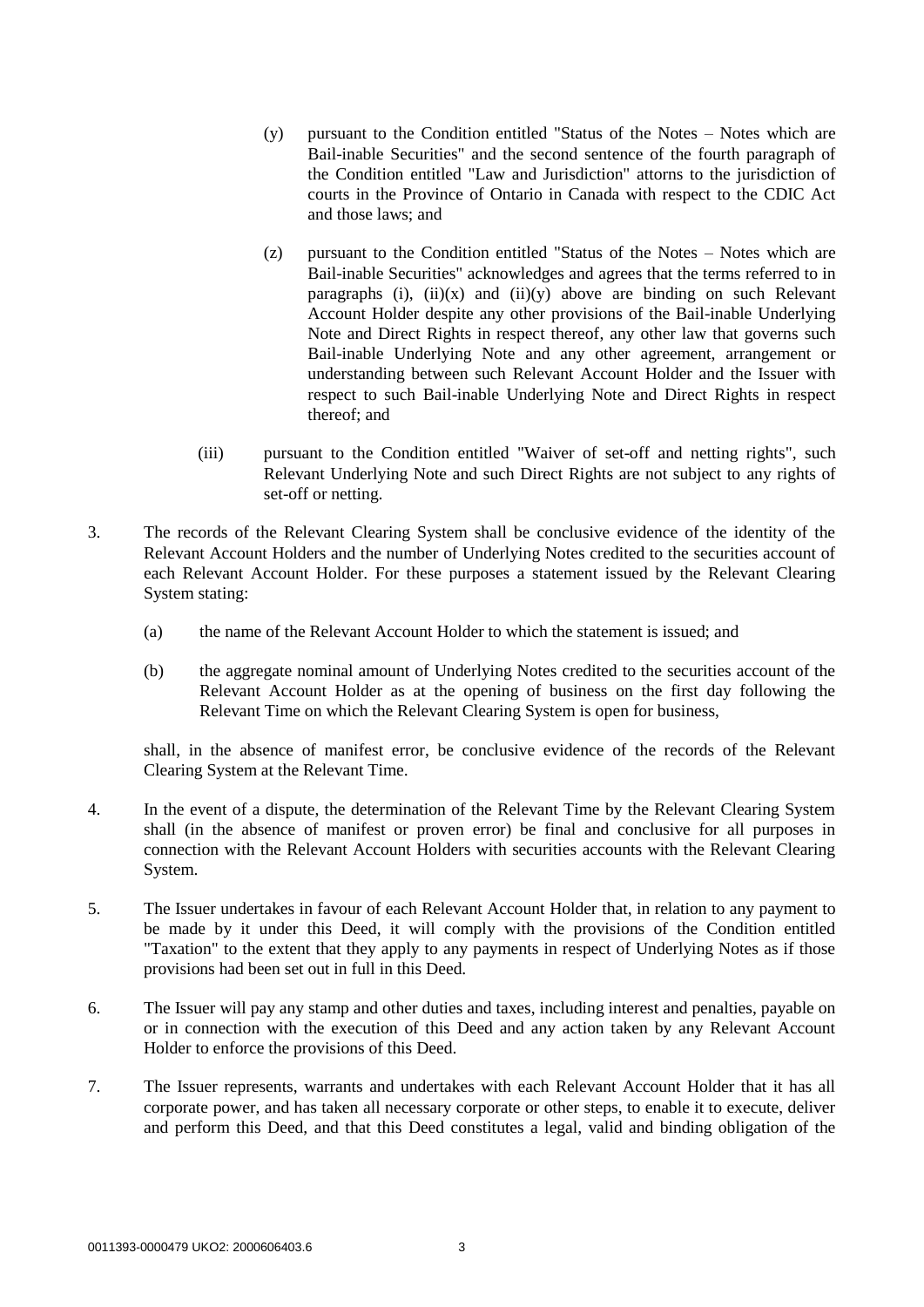Issuer enforceable in accordance with its terms subject to the laws of bankruptcy and other laws affecting the rights of creditors generally.

- 8. This Deed shall take effect as a Deed Poll for the benefit of the Relevant Account Holders from time to time. This Deed shall be deposited with and held by the common depositary for Euroclear and Clearstream, Luxembourg (being at the date of this Deed The Bank of New York Mellon, London Branch at One Canada Square, London E14 5AL) until all the obligations of the Issuer under this Deed have been discharged in full.
- 9. The Issuer acknowledges the right of every Relevant Account Holder to the production of, and the right of every Relevant Account Holder to obtain (upon payment of a reasonable charge) a copy of, this Deed, and further acknowledges and covenants that the obligations binding upon it contained in this Deed are owed to, and shall be for the account of, each and every Relevant Account Holder, and that each Relevant Account Holder shall be entitled severally to enforce those obligations against the Issuer.
- 10. If any provision in or obligation under this Deed is or becomes invalid, illegal or unenforceable in any respect under the law of any jurisdiction, that will not affect or impair (i) the validity, legality or enforceability under the law of that jurisdiction of any other provision in or obligation under this Deed, and (ii) the validity, legality or enforceability under the law of any other jurisdiction of that or any other provision in or obligation under this Deed.
- 11. This Deed and any non-contractual obligations arising out of or in connection with this Deed are governed by, and shall be construed in accordance with, the laws of England.
- 12. (a) Subject to paragraph 12(b) below, the English courts have jurisdiction to settle any dispute arising out of or in connection with this Deed, including any dispute as to its existence, validity, interpretation, performance, breach or termination or the consequences of its nullity and any dispute relating to any non-contractual obligations arising out of or in connection with this Deed (a **Dispute**) and accordingly each of the Issuer and any Relevant Account Holder in relation to any Dispute submits to the jurisdiction of the English courts.
	- (b) To the extent allowed by law, each of the Relevant Account Holders and the Issuer may, in respect of any Dispute or Disputes, take (i) proceedings in any other court with jurisdiction; and (ii) concurrent proceedings in any number of jurisdictions.

The Issuer agrees that service of process in any such proceedings in England in relation to any Dispute shall be deemed completed on delivery to its London branch at its office at 100 Bishopsgate, London EC2N 4AA or, if Holders have been notified in accordance with the Condition entitled "Notices" of a new address for its London branch for such service of process to apply in replacement of any prior such address, such new address most recently notified at the relevant time (in each case whether or not it is forwarded to and received by the Issuer). If for any reason such branch ceases to be able to act as such or no longer has an address in London, the Issuer irrevocably agrees to appoint another person as its agent for service of process in England in respect of any Dispute. Nothing in this clause shall affect the right to serve process in any other manner permitted by law.